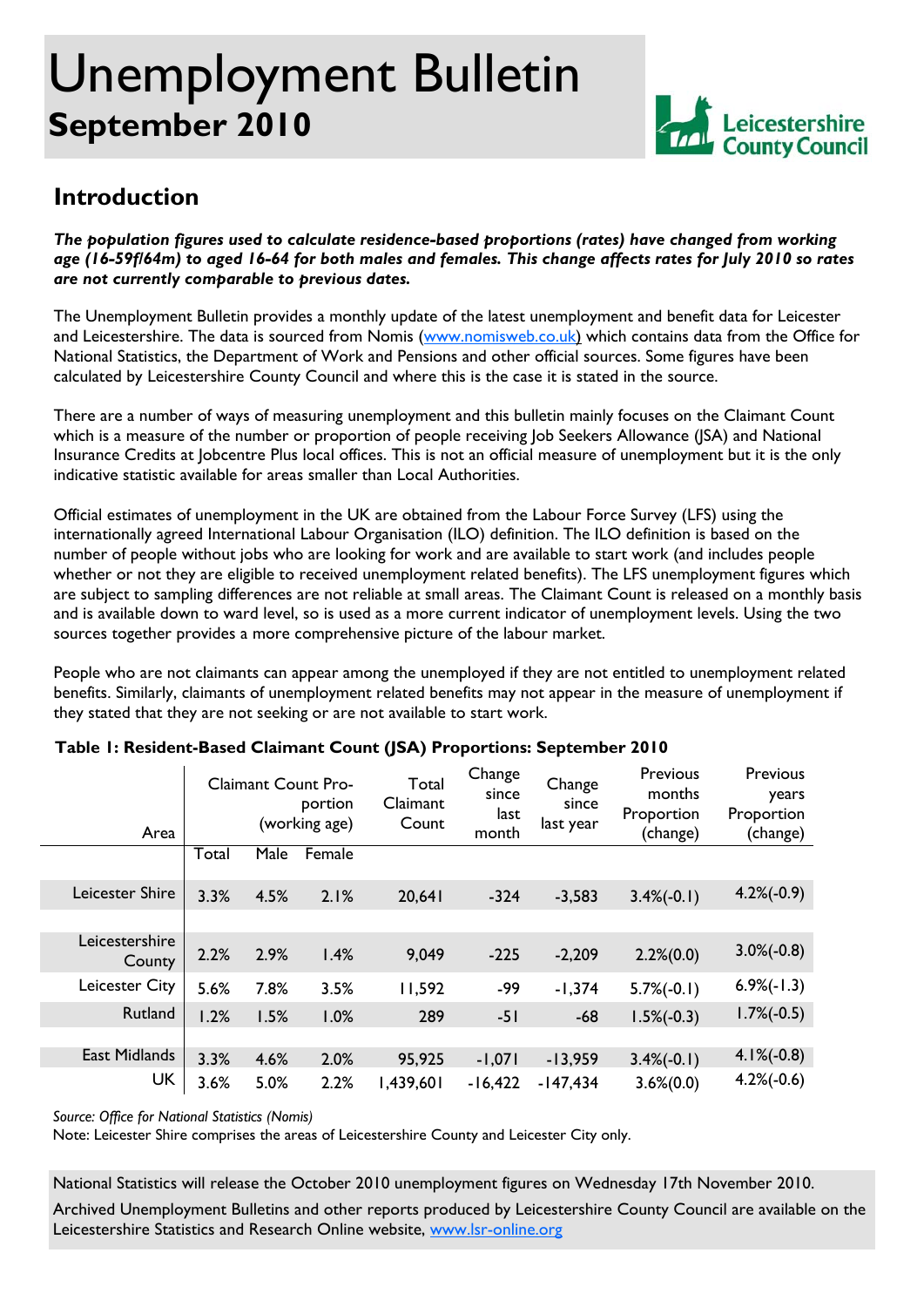| <b>Districts</b>         | <b>Claimant Count</b><br>Proportion<br>(working age) | Total<br><b>Claimant Count</b> | Total last<br>month | Total<br>last year | Previous<br>months<br>Proportion<br>(change) | Previous<br>years<br>Proportion<br>(change) |
|--------------------------|------------------------------------------------------|--------------------------------|---------------------|--------------------|----------------------------------------------|---------------------------------------------|
| Oadby & Wigston          | 2.4%                                                 | 903                            | 938                 | 1,145              | $2.5\%(-0.1)$                                | $3.3\%(-0.9)$                               |
| <b>NW Leicestershire</b> | 2.4%                                                 | 1,418                          | 1,432               | 1,696              | $2.5\%(-0.1)$                                | $3.1\%(-0.7)$                               |
| Hinckley & Bosworth      | 2.4%                                                 | 1,600                          | 1,669               | 2,064              | $2.5\%(-0.1)$                                | $3.2\%(-0.8)$                               |
| <b>Blaby</b>             | 2.2%                                                 | 1,317                          | 1,343               | 1,650              | $2.3\%(-0.1)$                                | $2.9\%(-0.7)$                               |
| Charnwood                | 2.2%                                                 | 2,460                          | 2,469               | 3,274              | $2.2\%(0.0)$                                 | $3.0\%(-0.8)$                               |
| Melton                   | 1.9%                                                 | 573                            | 619                 | 778                | $2.0\%(-0.1)$                                | $2.6\%(-0.7)$                               |
| Harborough               | 1.5%                                                 | 778                            | 8.4                 | 1,170              | $1.5\%(0.0)$                                 | $2.4\%(-0.9)$                               |

#### **Table 2: Resident-Based Claimant Count (JSA) Proportions: September 2010.**

*Source: Office for National Statistics (Nomis)* 

#### **Table 3: Resident-Based Claimant Count (JSA) Proportions: in Market Towns; September 2010.**

| <b>Market Towns</b>                    | <b>Claimant Count</b><br>Proportion<br>(working age) | Total<br><b>Claimant Count</b> | Previous<br>months<br>Proportion<br>(change) | Previous years<br>Proportion |
|----------------------------------------|------------------------------------------------------|--------------------------------|----------------------------------------------|------------------------------|
| Wigston                                | 2.8%                                                 | 379                            | $2.9\%(-0.1)$                                | $3.2\%(-0.4)$                |
| Hinckley (inc. Burbage & Earl Shilton) | 2.8%                                                 | 1016                           | $2.9\%(-0.1)$                                | $3.8\%(-1.0)$                |
| Coalville                              | 2.6%                                                 | 673                            | $2.6\%(0.0)$                                 | $3.4\%(-0.8)$                |
| Loughborough (including Hathern)       | 2.5%                                                 | 1158                           | $2.5\%(0.0)$                                 | $3.3\%(-0.8)$                |
| <b>Melton Mowbray</b>                  | 2.3%                                                 | 379                            | $2.4\%(-0.1)$                                | $3.3\%(-1.0)$                |
| Oadby                                  | 2.1%                                                 | 327                            | $2.2\%(-0.1)$                                | $2.8\%(-0.7)$                |
| Oakham                                 | 1.7%                                                 | 113                            | $2.1\%(-0.4)$                                | $1.9\%(-0.2)$                |
| Market Harborough                      | 1.6%                                                 | 223                            | $1.7\%(-0.1)$                                | $2.7\%(-1.1)$                |
| Ashby de la Zouch                      | 1.4%                                                 | 4                              | $1.5\%(-0.1)$                                | $2.6\%(-1.2)$                |

*Source: Office for National Statistics (Nomis); Market Town geographies defined by Leicestershire County Council and figures calculated using ONS Claimant Count (JSA) figures and denominators* 

#### **Table 4: Claimant Count (JSA) by Age and Duration; September 2010.**

|                       |                     | 18-24 years old    |                     |                   |                   | Over 25 years old  |                     |                   |  |
|-----------------------|---------------------|--------------------|---------------------|-------------------|-------------------|--------------------|---------------------|-------------------|--|
| Area                  | Up to $6$<br>months | $6 - 12$<br>months | $13 - 18$<br>months | Over 18<br>months | Up to 6<br>months | $6 - 12$<br>months | $13 - 18$<br>months | Over 18<br>months |  |
| <b>Blaby</b>          | 315                 | 40                 | 20                  | 15                | 560               | 155                | 90                  | 115               |  |
| Charnwood             | 610                 | 70                 | 20                  | 30                | 1,045             | 305                | 160                 | 210               |  |
| Harborough            | 185                 | 20                 | 10                  | $\boldsymbol{0}$  | 355               | 95                 | 60                  | 50                |  |
| Hinckley & Bosworth   | 415                 | 55                 | 30                  | 20                | 610               | 205                | 110                 | 140               |  |
| Melton                | 115                 | 25                 | 10                  | 5                 | 245               | 80                 | 40                  | 50                |  |
| NW Leicestershire     | 355                 | 45                 | 20                  | 20                | 550               | 180                | 100                 | 140               |  |
| Oadby & Wigston       | 235                 | 30                 | 10                  | 10                | 355               | 110                | 75                  | 75                |  |
|                       |                     |                    |                     |                   |                   |                    |                     |                   |  |
| Leicester City        | 2,405               | 360                | 220                 | 180               | 4,100             | 1,575              | 1,110               | 1,595             |  |
| Leicestershire County | 2,230               | 280                | 120                 | 110               | 3,720             | 1,135              | 635                 | 780               |  |
| Rutland               | 55                  | 15                 | $\mathbf 0$         | 5                 | 130               | 40                 | 20                  | 25                |  |
|                       |                     |                    |                     |                   |                   |                    |                     |                   |  |
| Leicester Shire       | 4,635               | 640                | 335                 | 290               | 7,820             | 2,705              | 1,745               | 2,370             |  |

*Source: Office for National Statistics (Nomis)* Note: Figures are rounded to the nearest 5.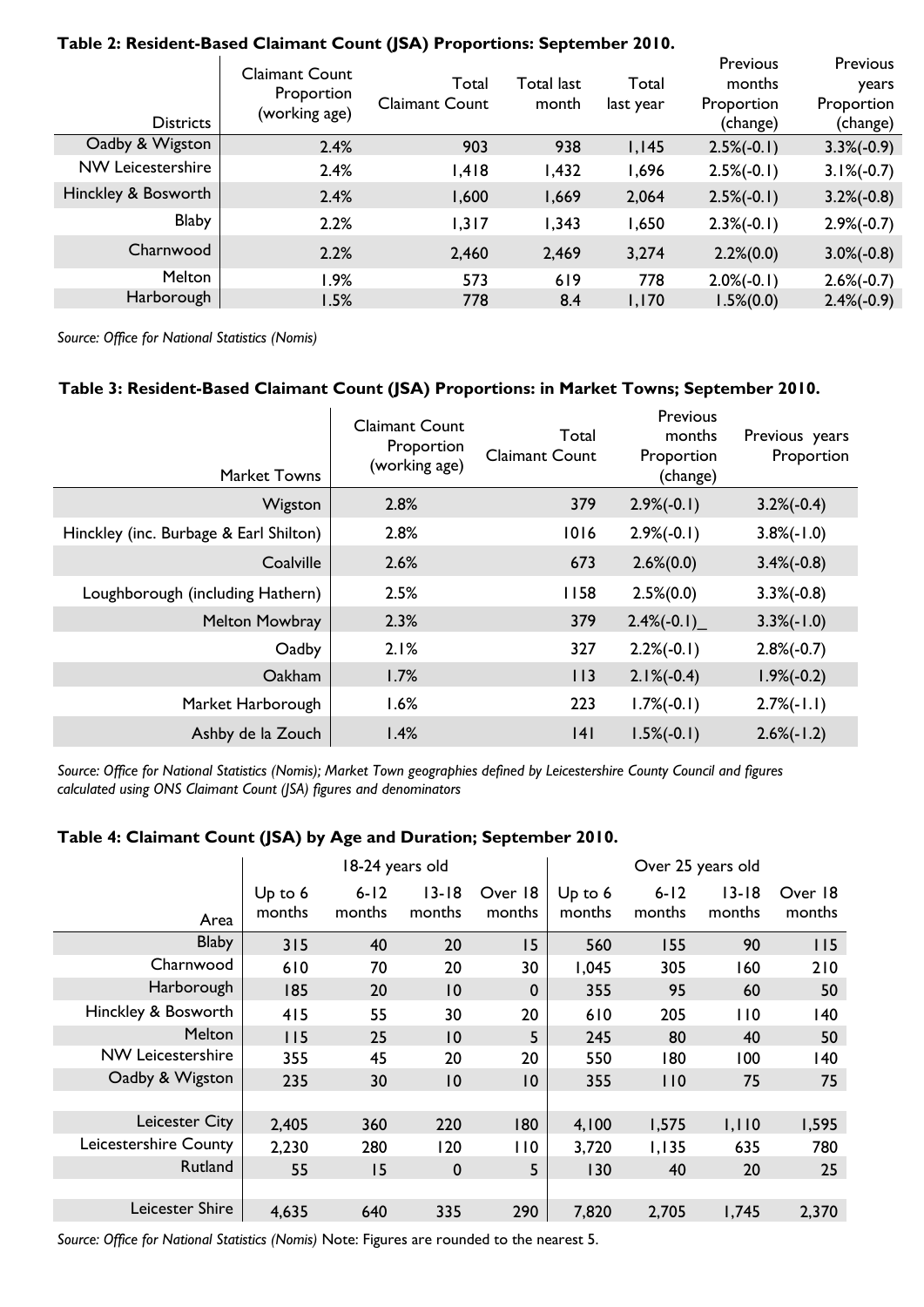### **Claimant Count (JSA) by Ethnicity**

JSA benefit data have been published by the Office for National Statistics (ONS) for many years as a key labour market indicator. In November 2006 ONS published JSA claimant data by ethnicity for the first time. The data is available for the detailed ethnic groups down to Local Authority level and is backdated to April 2005.

JSA claimant data by ethnicity has been included in Tables 5, 6, and 7 of this bulletin. The JSA data by ethnicity used in these table is a month in arrears of the other Claimant Count data in the other tables in the bulletin. For more information, please see; www.nomisweb.co.uk/articles/news/files/DWP\_Ethnicity\_JSA.pdf

| Area                     | White    | Mixed          | <b>Black or</b><br><b>Black</b><br><b>British</b> | Asian or<br>Asian British | Chinese or<br>Other Ethnic<br>Group | 'Non<br>White' | Prefer not<br>to say $/$<br>Unknown |
|--------------------------|----------|----------------|---------------------------------------------------|---------------------------|-------------------------------------|----------------|-------------------------------------|
| <b>Blaby</b>             | 1,135    | 25             | 25                                                | 95                        | 10                                  | 155            | 55                                  |
| Charnwood                | 1,990    | 35             | 20                                                | 260                       | 40                                  | 355            | 125                                 |
| Harborough               | 720      | 10             | 5                                                 | 25                        | 5                                   | 40             | 40                                  |
| Hinckley & Bosworth      | I,440    | $\overline{0}$ | 10                                                | 20                        | 5                                   | 45             | 180                                 |
| Melton                   | 595      | 5              | 5                                                 | 5                         | $\mathbf 0$                         | 15             | 10                                  |
| <b>NW Leicestershire</b> | 1,350    | 5              | 5                                                 | 0                         | 0                                   | 15             | 70                                  |
| Oadby & Wigston          | 665      | 15             | 20                                                | 190                       | 5                                   | 235            | 40                                  |
|                          | 13,865   | 460            | 1,230                                             | 3,750                     | 395                                 | 5,840          | 1,260                               |
| Leicester City           |          |                |                                                   |                           |                                     |                | $\mathbf 0$                         |
| Leicestershire County    | 5,970    | 355            | I, I40                                            | 3,165                     | 325                                 | 4,985          | 735                                 |
| Leicester Shire          | 7,890    | 105            | 90                                                | 590                       | 70                                  | 855            | 530                                 |
|                          |          |                |                                                   |                           |                                     |                | $\mathbf 0$                         |
| <b>East Midlands</b>     | 78,440   | 1,825          | 3,905                                             | 5,760                     | 1,195                               | 12,685         | 5,620                               |
| <b>Great Britain</b>     | ,080,035 | 24,780         | 88,670                                            | 78,855                    | 26,345                              | 218,650        | 93,830                              |

### **Table 5: Claimant County (JSA) by Ethnicity; August 2010.**

Note: Figures are rounded to the nearest 5. *Sources: Office for National Statistics (Nomis)* 

#### **Table 6: Resident-based Claimant Count (JSA) Proportions by Ethnicity; August 2010.**

| Area                  | White | Mixed | <b>Black or</b><br><b>Black British</b> | Asian or<br>Asian British | Chinese or Other<br><b>Ethnic Group</b> | 'Non White' |
|-----------------------|-------|-------|-----------------------------------------|---------------------------|-----------------------------------------|-------------|
| <b>Blaby</b>          | 1.3%  | 2.3%  | 3.1%                                    | 2.4%                      | 1.7%                                    | 2.4%        |
| Charnwood             | 1.4%  | 1.8%  | 1.4%                                    | 2.4%                      | 1.4%                                    | 2.1%        |
| Harborough            | 0.9%  | 1.3%  | 1.3%                                    | 1.3%                      | 1.3%                                    | 1.1%        |
| Hinckley & Bosworth   | 1.5%  | 1.1%  | 2.5%                                    | 0.8%                      | 1.0%                                    | 1.0%        |
| Melton                | 1.3%  | 1.7%  | 2.5%                                    | 0.8%                      | 0.0%                                    | 1.2%        |
| NW Leicestershire     | 1.6%  | 0.7%  | 1.3%                                    | 0.0%                      | 0.0%                                    | 0.6%        |
| Oadby & Wigston       | 1.4%  | 1.9%  | 2.5%                                    | 2.5%                      | 0.8%                                    | 2.4%        |
|                       |       |       |                                         |                           |                                         |             |
| Leicester City        | 3.3%  | 5.0%  | 9.2%                                    | 3.8%                      | 8.6%                                    | 4.7%        |
| Leicestershire County | 1.4%  | 1.6%  | 2.1%                                    | 2.0%                      | 1.3%                                    | 1.9%        |
| Leicester Shire       | 1.8%  | 3.4%  | 7.4%                                    | 3.3%                      | 4.3%                                    | 3.8%        |
|                       |       |       |                                         |                           |                                         |             |
| East Midlands         | 2.0%  | 3.3%  | 6.7%                                    | 2.9%                      | 3.1%                                    | 3.6%        |

*Source: Office for National Statistics (Nomis). Proportions calculated by Leicestershire County Council using ONS mid-2005 experimental estimates of population by ethnic group and old working age population, published October 2007.*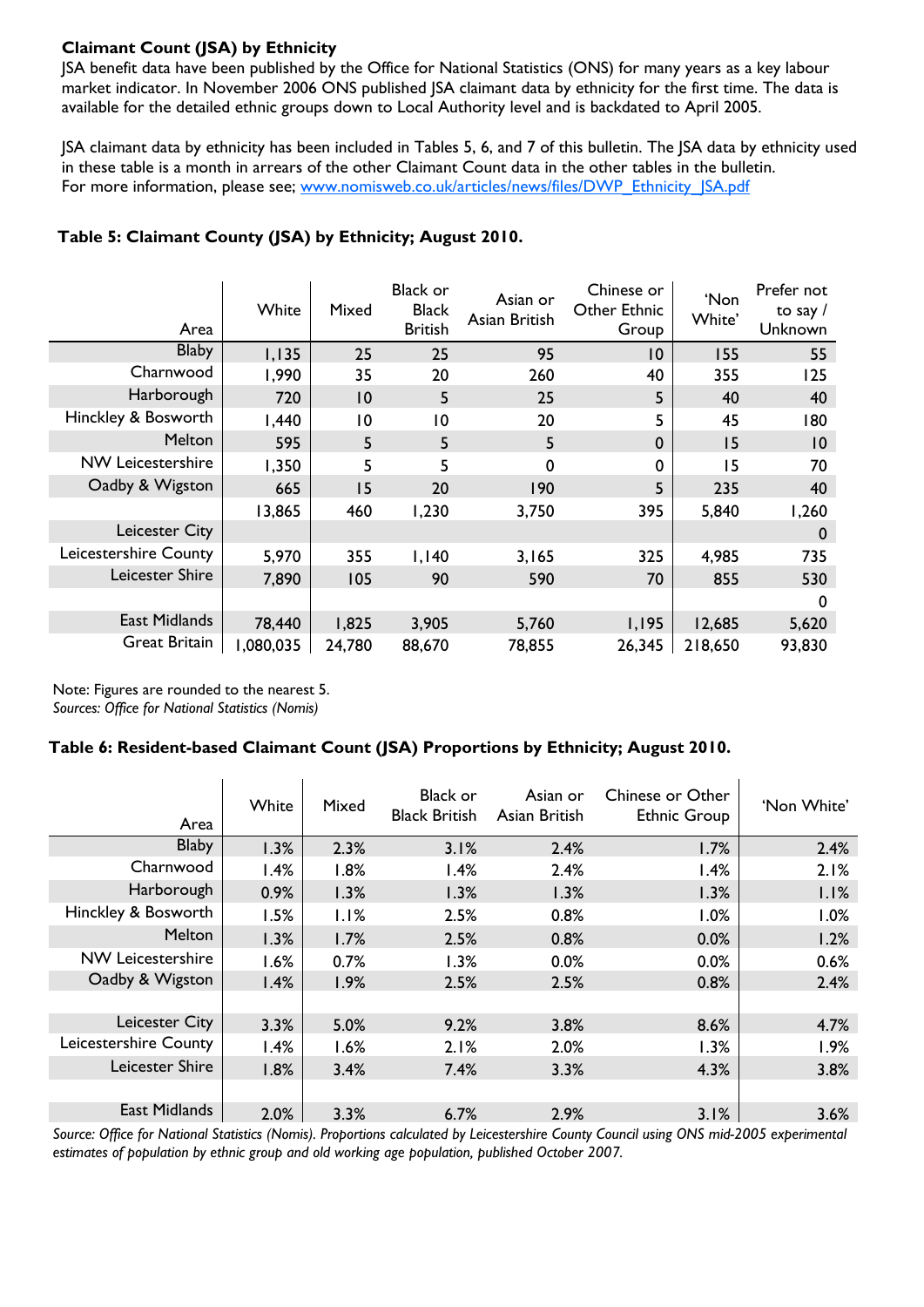### **Table 7: Claimant Count (JSA) by Ethnicity, Gender and Age; August 2010.**

|                          |        |                   |                  | Male           |                 |               |               | Female       |                 |               |               |
|--------------------------|--------|-------------------|------------------|----------------|-----------------|---------------|---------------|--------------|-----------------|---------------|---------------|
|                          | Total  | Previous<br>month | Previous<br>year | Aged<br>< 18   | Aged<br>$18-24$ | Aged<br>25-49 | Aged<br>$50+$ | Aged<br>< 18 | Aged<br>$18-24$ | Aged<br>25-49 | Aged<br>$50+$ |
| Leicester<br>Shire       |        |                   |                  |                |                 |               |               |              |                 |               |               |
| 'White'                  | 13,860 | 13,925            | 17, 175          | 25             | 2,590           | 5,315         | 1,670         | 20           | 1,420           | 2,130         | 690           |
| 'Non-white'              | 5,835  | 5,735             | 6,440            | $\mathbf 0$    | 945             | 2,365         | 575           | 0            | 620             | 1,035         | 295           |
| Leicester City           |        |                   |                  |                |                 |               |               |              |                 |               |               |
| 'White'                  | 5,975  | 6,035             | 6,840            | 15             | 1,125           | 2,470         | 645           | 15           | 570             | 885           | 250           |
| 'Non-white'              | 4,980  | 4,920             | 5,430            | $\mathbf 0$    | 790             | 2,050         | 500           | $\mathbf 0$  | 525             | 865           | 250           |
| Leicestershire<br>County |        |                   |                  |                |                 |               |               |              |                 |               |               |
| 'White'                  | 7,895  | 7,890             | 10,345           | $\overline{0}$ | 1,470           | 2,845         | 1,025         | 5            | 855             | 1,245         | 440           |
| 'Non-white'              | 855    | 825               | 1,000            | $\mathbf 0$    | 155             | 315           | 75            | $\mathbf 0$  | 95              | 170           | 45            |

*Source: Office for National Statistics (Nomis)* 

#### **Unemployment: International Labour Organisation (ILO) Definition**

Official estimates of unemployment in the UK are obtained from the Labour Force Survey (LFS) using the internationally agreed International Labour Organisation (ILO) definition. The ILO definition is based on the number of people without jobs who are looking for and available to start work. The LFS unemployment figures which are subject to sampling differences are not available for smaller areas. The Claimant Count is released on a monthly basis and is available down to ward level, so is used as a more current indicator of unemployment levels.

#### **Table 8: Unemployment Rates: ILO Definition; April 2009 - March 2010**

|                          | <b>April 2009 -</b><br><b>March 2010</b>    |                                             | <b>April 2008 -</b><br><b>March 2009</b>      |                                        |
|--------------------------|---------------------------------------------|---------------------------------------------|-----------------------------------------------|----------------------------------------|
| Area                     | ILO Unemploy-<br>ment Rate<br>(working age) | <b>Total Persons</b><br>ILO Unem-<br>ployed | <b>ILO Unemployment</b><br>Rate (working age) | <b>Total Persons</b><br>ILO Unemployed |
| United Kingdom           | 8.0%                                        | 2,428,800                                   | 6.3%                                          | 1,902,300                              |
| East Midlands            | 7.4%                                        | 65,400                                      | 6.5%                                          | 144,800                                |
| Leicester Shire          | 7.9%                                        | 37,600                                      | 7.2%                                          | 34,700                                 |
| Leicester City           | 10.9%                                       | 15,000                                      | 12.7%                                         | 17,800                                 |
| Leicestershire<br>County | 6.7%                                        | 22,600                                      | 5.0%                                          | 16,900                                 |

*Source: Labour Force Survey/Annual Population Survey, Office for National Statistics (Nomis)* 

#### **Other Department for Work and Pensions Benefits Statistics**

Job Seekers Allowance is one of a number of types of benefit which is related to worklessness, and recipients of this benefit constitute the most visible group of people who are out of work. However, many people have been diverted away from Job Seekers Allowance on to other benefits, the largest number being onto Incapacity Benefit. Nationally, the number of people claiming Incapacity Benefit is over three times the number of people out of work and claiming JSA.

The government recently published a Green Paper on welfare reform in which it is argued that to meet the goal of reaching a UK employment rate of 80%, more people on inactive benefits must be moved into work, particularly those who have been on benefits for a long time.

One method of classifying benefit claimants is by breaking them down into statistical groups. This presents the main reason why an individual is claiming benefit. Benefits are arranged hierarchically and claimants are assigned to the top most benefit which they receive. In this way each claimant only appears once, even though they may claim more than one benefit - the total number of working-age people who are claiming one or more key benefits is often used as a proxy for worklessness.

These figures are provided by the Department for Work and Pensions and are updated quarterly.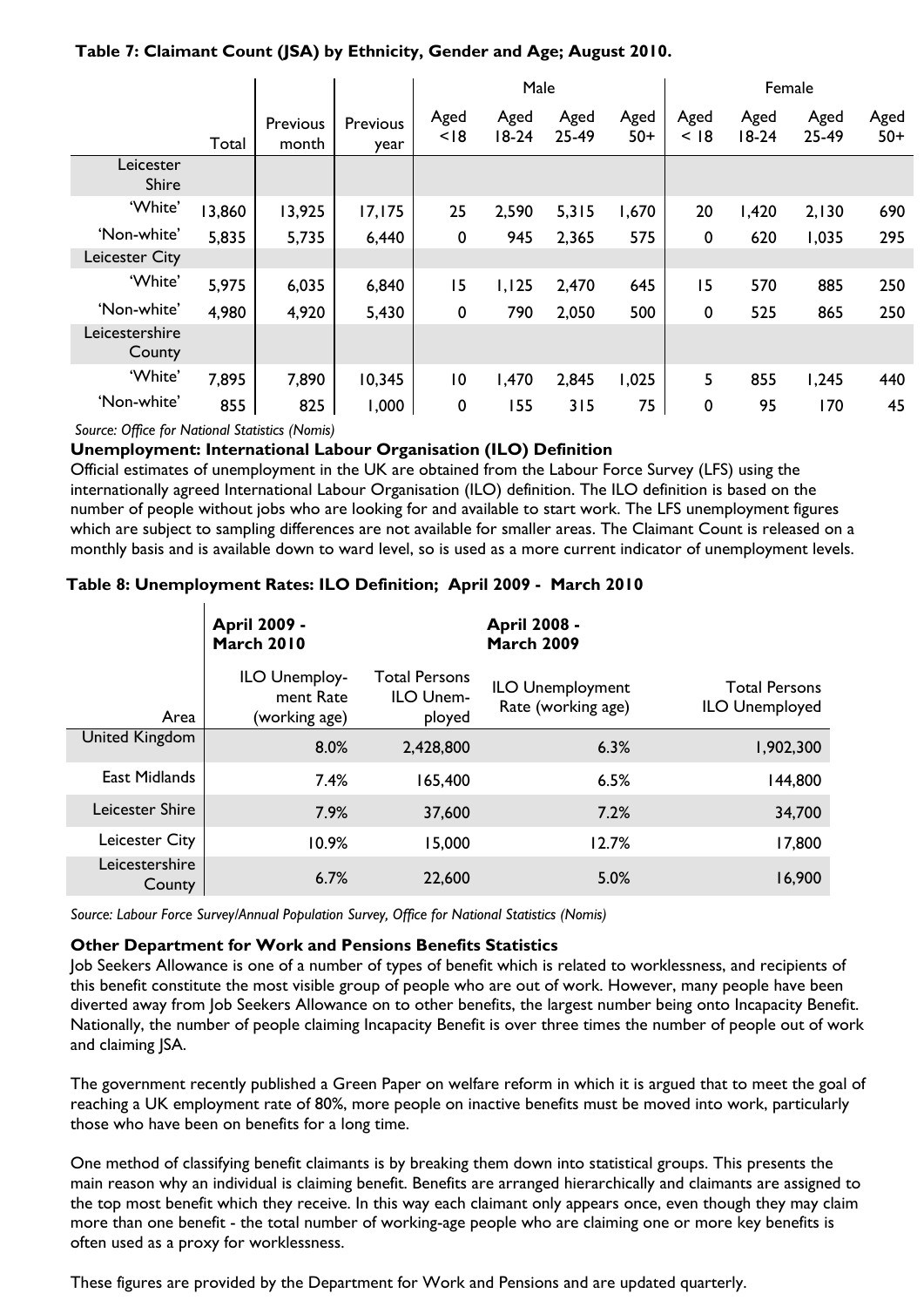|                               |               |      | All benefits               |                       | Duration (proportion of all claimants) |                |            |                |       |
|-------------------------------|---------------|------|----------------------------|-----------------------|----------------------------------------|----------------|------------|----------------|-------|
| Area                          | <b>Number</b> | Rate | Previous<br>year<br>number | Previous<br>year rate | <6mths                                 | 6mths -<br>Iyr | Iyr - 2yrs | 2yrs -<br>5yrs | +5yrs |
| <b>Blaby</b>                  | 5,500         | 9.2  | 5,360                      | 9.4%                  | 24%                                    | 11%            | 11%        | 15%            | 39%   |
| Charnwood                     | 11,100        | 9.9  | 10,850                     | 10.1%                 | 24%                                    | 11%            | 12%        | 16%            | 38%   |
| Harborough                    | 3,960         | 7.6  | 3,970                      | 8.0%                  | 25%                                    | 12%            | 12%        | 15%            | 36%   |
| Hinckley &<br><b>Bosworth</b> | 7,250         | 10.7 | 7,150                      | 11.0%                 | 25%                                    | 11%            | 13%        | 16%            | 35%   |
| Melton                        | 2,870         | 9.3  | 2,850                      | 9.5%                  | 27%                                    | 11%            | 11%        | 14%            | 37%   |
| <b>NW Leicestershire</b>      | 7,210         | 12.5 | 7,060                      | 12.7%                 | 25%                                    | 11%            | 12%        | 16%            | 35%   |
| Oadby and<br>Wigston          | 3,760         | 10.0 | 3,560                      | 10.4%                 | 28%                                    | 11%            | 12%        | 15%            | 34%   |
|                               |               |      |                            |                       |                                        |                |            |                |       |
| Leicester City                | 41,710        | 20   | 40,050                     | 21.0%                 | 25%                                    | 13%            | 12%        | 16%            | 35%   |
| Leicestershire<br>County      | 41,650        | 10   | 40,790                     | 10.2%                 | 25%                                    | 10%            | 11%        | 17%            | 38%   |
| Rutland                       | 1,540         | 6.6  | 1,540                      | 6.8%                  | 23%                                    | 13%            | 13%        | 17%            | 35%   |
|                               |               |      |                            |                       |                                        |                |            |                |       |
| East Midlands                 | 418,080       | 14.5 | 409,180                    | 15.0%                 | 24%                                    | 11%            | 11%        | 15%            | 39%   |
| <b>Great Britain</b>          | 5,901,000     | 15.1 | 5,784,320                  | 15.7%                 | 24%                                    | 11%            | 12%        | 16%            | 38%   |

#### **Table 9: Working-age people claiming one or more key DWP benefit by duration; February 2010**

*Source: Department of Work and Pension (Nomis) February 2010* 

 $\overline{\phantom{a}}$ 

#### **Table 10: Benefit Claimants by Statistical Group - Main reason for claiming benefit; February 2010**

|                                                                  | <b>East Midlands</b> |       | Leicester City |       | Leicestershire County |       |
|------------------------------------------------------------------|----------------------|-------|----------------|-------|-----------------------|-------|
| Statistical group                                                | Number               | Rate  | <b>Number</b>  | Rate  | Number                | Rate  |
| <b>Employment and Support</b><br>Allowance & Incapacity Benefits | 16,320               | 7.9%  | 17,020         | 4.1%  | 180,650               | 6.3%  |
| Job Seeker                                                       | 12,700               | 6.2%  | 10,940         | 2.6%  | 110,520               | 3.8%  |
| Lone Parent                                                      | 5,540                | 2.7%  | 4,000          | 1.0%  | 45,350                | 1.6%  |
| Carer                                                            | 3,130                | 1.5%  | 3,650          | 0.9%  | 32,590                | 1.1%  |
| <b>Disabled</b>                                                  | 2,170                | 1.1%  | 3,610          | 0.9%  | 29,830                | 1.0%  |
| Others on income related benefit                                 | 1,430                | 0.7%  | 1,450          | 0.3%  | 12,940                | 0.4%  |
| <b>Bereaved</b>                                                  | 420                  | 0.2%  | 980            | 0.2%  | 6,210                 | 0.2%  |
| Total                                                            | 41,710               | 20.2% | 41,650         | 10.0% | 418,080               | 14.5% |

*Source: Department of Work and Pension (Nomis)* 

Note: Benefits are arranged hierarchically and claimants are assigned to the top most benefit they receive. Each claimant appears once only, even though some claim more than one benefit, permitting the estimation of the total number of people claiming one or more benefits. The Statistical Group hierarchy is a) Jobseeker b) ESA & Incapacity benefits c) Lone parents d) Carers e) Other income-related benefits f) Disabled g) Bereaved h) Housing Benefit i) receiving State Pension only. Thus a person who is a lone parent and receives Incapacity Benefit would be classified as receiving incapacity benefits. This is only one of the possible ways in which claimants could be classified and alternative classifications are possible.

For more information about DWP statistics and research www.dwp.gov.uk/asd/data\_guide.asp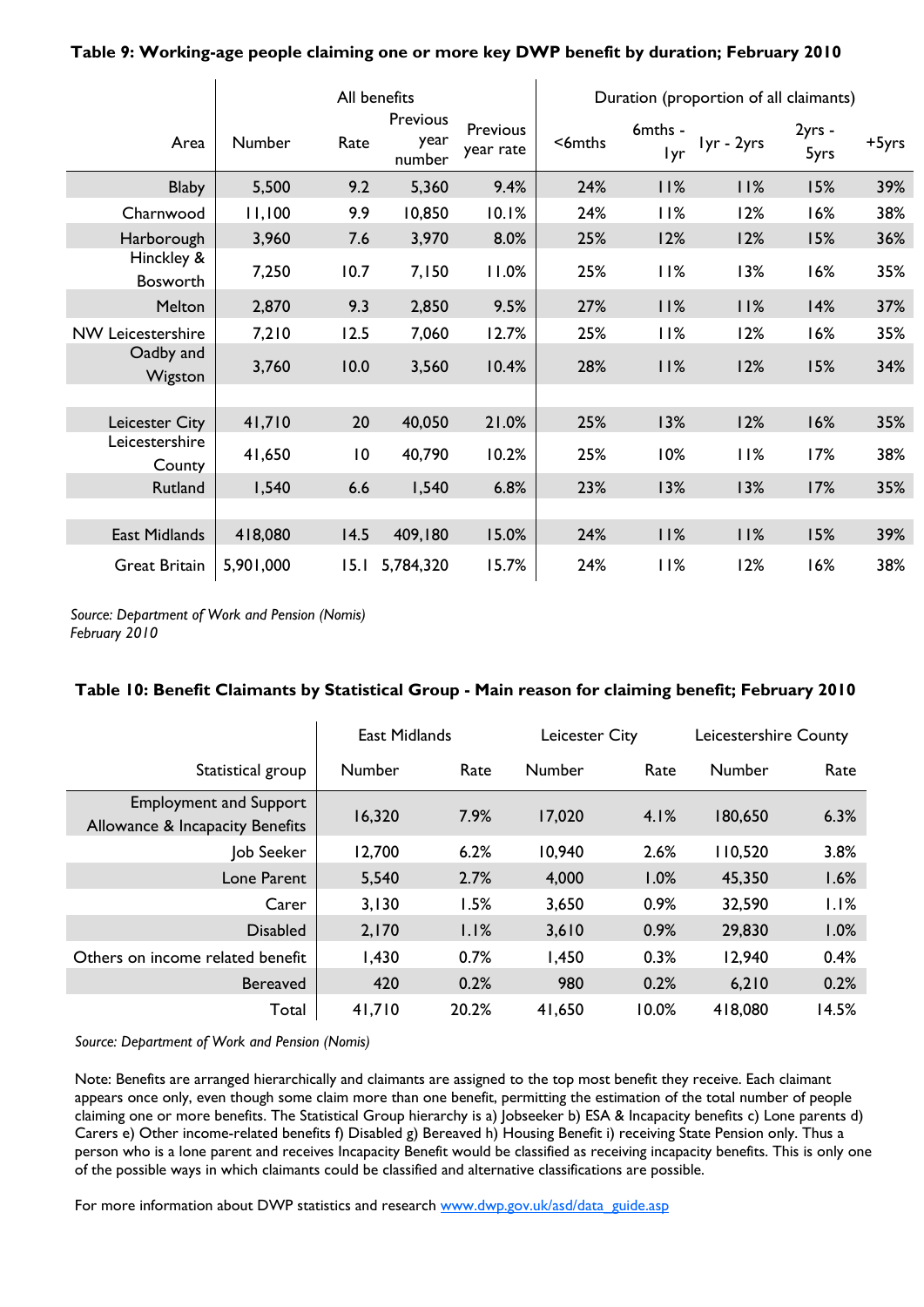# **Definitions**

**Claimant Count** - the count of claimants of unemployment related benefits is based on the administrative records of people claiming these benefits. Since October 1996 this has been the number of people claiming Job Seekers Allowance (JSA). The publication of claimant count figures is normally five weeks after the date to which they refer. The claimant count is accurate down to very small geographic areas and is unaffected by sampling variability since it is a 100% count. This means it can be used as an indicator of those without work down to small areas.

**Resident-based Claimant Count Proportions** - express the number of claimants resident in an area as a percentage of the working age population resident in that area. Claimant count rates can also be expressed as a proportion of the workforce jobs in an area, however in smaller areas using workforce job-based rates can cause distortions in the rates caused by commuting patters. Using resident-based proportions avoids this distortion.

**Unemployment** (LFS ILO definition) - The definition of unemployment is internationally agreed and recommended by the International Labour Organisation (ILO) - an agency of the United Nations. Many countries use this definition. By this definition unemployed people are:

- without a job, want a job, have actively sought work in the last 4 weeks and are available to start work in the next 2 weeks, or
- out of work, have found a job and are waiting to start it in the next 2 weeks

**Unemployment Rate** (LFS ILO definition) - expresses the number of unemployed people resident in an area as a percentage of the economically active working age population resident in that area.

**Labour Force Survey** - The Labour Force Survey is a random sample survey which is carried out throughout the UK. It is conducted every three months using around 53,000 households. The survey collects information about the personal circumstances and work of everyone living in these households. The Office for National Statistics (ONS) uses the Labour Force Survey as its source for unemployment data. Unemployment is measured through questions asked in the survey and not by interviewing everybody in the country. Answers are then weighted to represent everyone. As with any sample survey there is sampling variability and this is high for areas below regional level. Therefore, the figures are not reliable for small areas. Each month the ONS releases statistics on the number of people who are unemployed in the United Kingdom for the latest available 3-month rolling period.

**Economically Active** - people aged 16 or over who are either in employment or are unemployed (LFS ILO definition)

**Economically Inactive** - people aged 16 or over who are neither in employment nor unemployed (LFS ILO definition) - e.g. they do not have a job and do not want a job. This group includes, for example, those who are looking after the family and/or home or retired.

**Working Age Population** - Working age is defined as 16-64 for males and females. The working age population figures are derived from mid-year 2006 population estimates. This

**Benefit Claimants Statistical Group** - Benefits are arranged hierarchically and claimants are assigned to the top most benefit they receive. Each claimant appears once only, even though some claim more than one benefit, permitting the estimation of the total number of people claiming one or more benefits. The Statistical Group hierarchy is a) Jobseeker b) Incapacity benefits c) Lone parents d) Carers e) Other income-related benefits f) Disabled g) Bereaved h) Housing Benefit i) receiving State Pension only. Thus a person who is a lone parent and receives Incapacity Benefit would be classified as receiving incapacity benefits. The total number of working-age people who are claiming one or more key benefits is often used as a proxy for worklessness. This is only one of the possible ways in which claimants could be classified and alternative classifications are possible.

For further information on unemployment statistics please refer to the document entitled 'How exactly is unemployment measured?' which is produced by the Office for National Statistics: www.statistics.gov.uk/downloads/theme\_labour/unemployment.pdf

For further information about Department of Work and Pensions statistics and research: www.dwp.gov.uk/asd/data\_guide.asp

For enquiries about the Unemployment Bulletin please contact Joelle Bradly on 0116 305 7341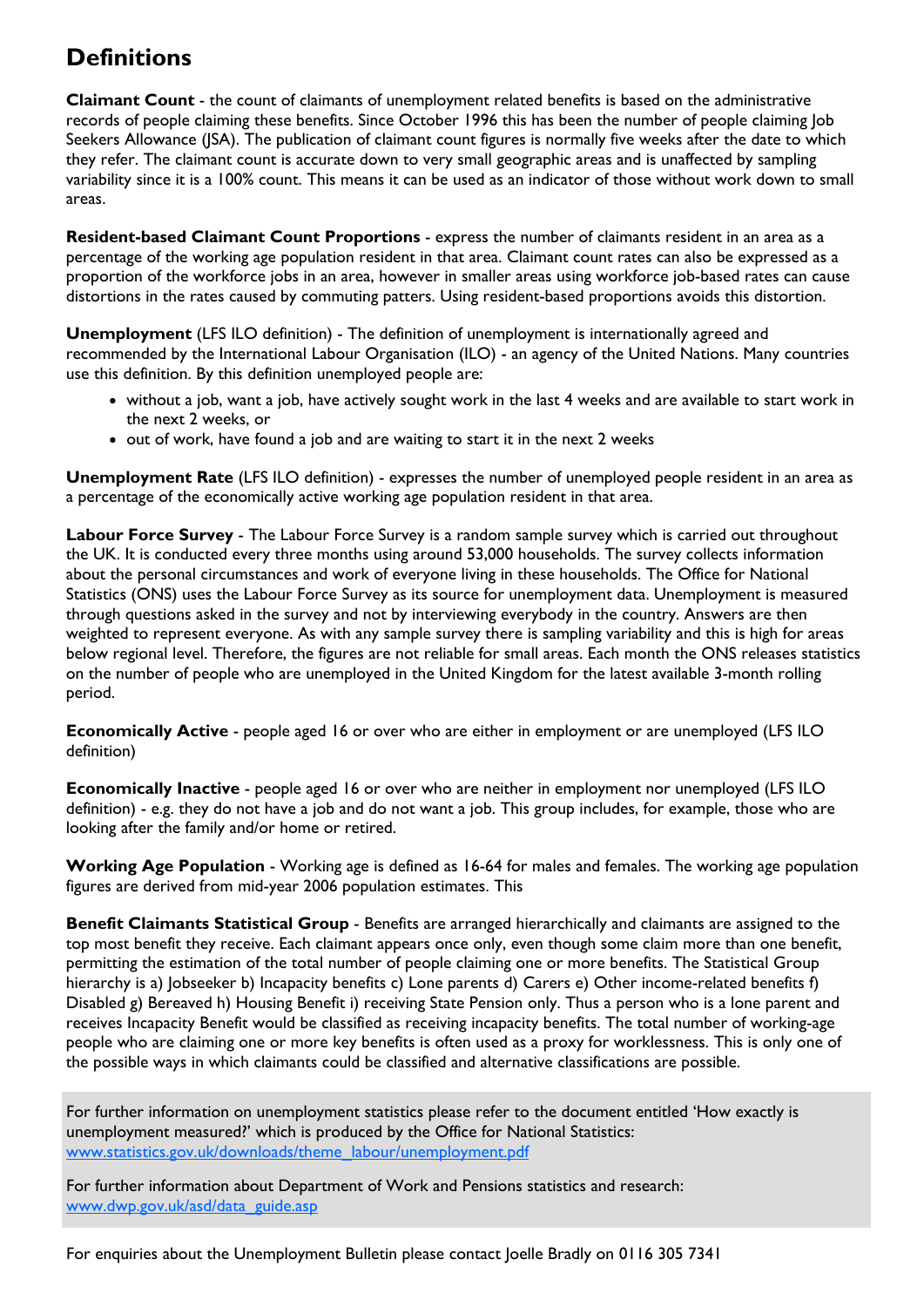#### **Claimant Count (JSA) Ward Data** Blaby District **September 2010**

|                 |        |                                              | <b>Total</b> | Last<br>month | Last<br>year | Male | <b>Female</b> | <b>Total</b> |
|-----------------|--------|----------------------------------------------|--------------|---------------|--------------|------|---------------|--------------|
|                 | Code   | <b>Wards (resident-based</b><br>proportions) |              |               |              | %    | %             | %            |
|                 |        |                                              |              |               |              |      |               |              |
| Ш               | 31UBFY | <b>Blaby South</b>                           | 84           | 88            | 83           | 4.5  | 1.3           | 2.9          |
| $\mathbf{2}$    | 31UBFZ | Cosby with South Whetstone                   | 53           | 53            | 59           | 2.0  | 1.4           | 1.7          |
| 3               | 31UBGA | Countesthorpe                                | 65           | 66            | 92           | 1.9  | 1.0           | 1.5          |
| 4               | 31UBGB | Croft Hill                                   | 27           | 31            | 30           | 1.8  | 2.0           | 1.9          |
| 5               | 31UBGC | <b>Ellis</b>                                 | 64           | 52            | 82           | 2.4  | 1.5           | 2.0          |
| 6               | 31UBGD | Enderby and St. John's                       | 73           | 85            | 96           | 4.3  | $\mathsf{L}$  | 2.7          |
| 7               | 31UBGE | Fairestone                                   | 75           | 75            | 71           | 3.9  | 1.5           | 2.7          |
| 8               | 31UBGF | Forest                                       | 71           | 73            | 107          | 2.0  | 1.2           | 1.6          |
| 9               | 31UBGG | Millfield                                    | 42           | 40            | 54           | 4.6  | 1.7           | 3.1          |
| $\overline{10}$ | 31UBGH | Muxloe                                       | 47           | 48            | 60           | 2.5  | 1.3           | 1.9          |
| $\mathbf{I}$    | 3IUBGJ | Narborough and Littlethorpe                  | 63           | 62            | 97           | 2.4  | 1.2           | 1.8          |
| 12              | 31UBGK | Normanton                                    | 25           | 31            | 35           | 1.6  | 1.4           | 1.5          |
| 13              | 31UBGL | North Whetstone                              | 64           | 71            | 94           | 2.7  | $  \cdot  $   | 1.9          |
| 4               | 31UBGM | Pastures                                     | 53           | 52            | 70           | 1.8  | 1.5           | 1.6          |
| 15              | 31UBGN | <b>Ravenhurst and Fosse</b>                  | 176          | 172           | 189          | 5.9  | 1.6           | 3.8          |
| 16              | 31UBGP | Saxondale                                    | 106          | 107           | 43           | 2.7  | 1.3           | 2.1          |
| 17              | 31UBGQ | <b>Stanton and Flamville</b>                 | 108          | $\mathbf{H}$  | 112          | 2.7  | 1.9           | 2.3          |
| 18              | 31UBGR | Winstanley                                   | 2            | 126           | 157          | 3.3  | 1.8           | 2.6          |
|                 |        | <b>Blaby District</b>                        | 1,317        | 1,343         | 1,650        | 3.0  | 1.4           | 2.2          |
|                 |        |                                              |              |               |              |      |               |              |

 $\overline{\phantom{a}}$ 

# These figures are suppressed as value is 1 or 2.

Source: Office for National Statistics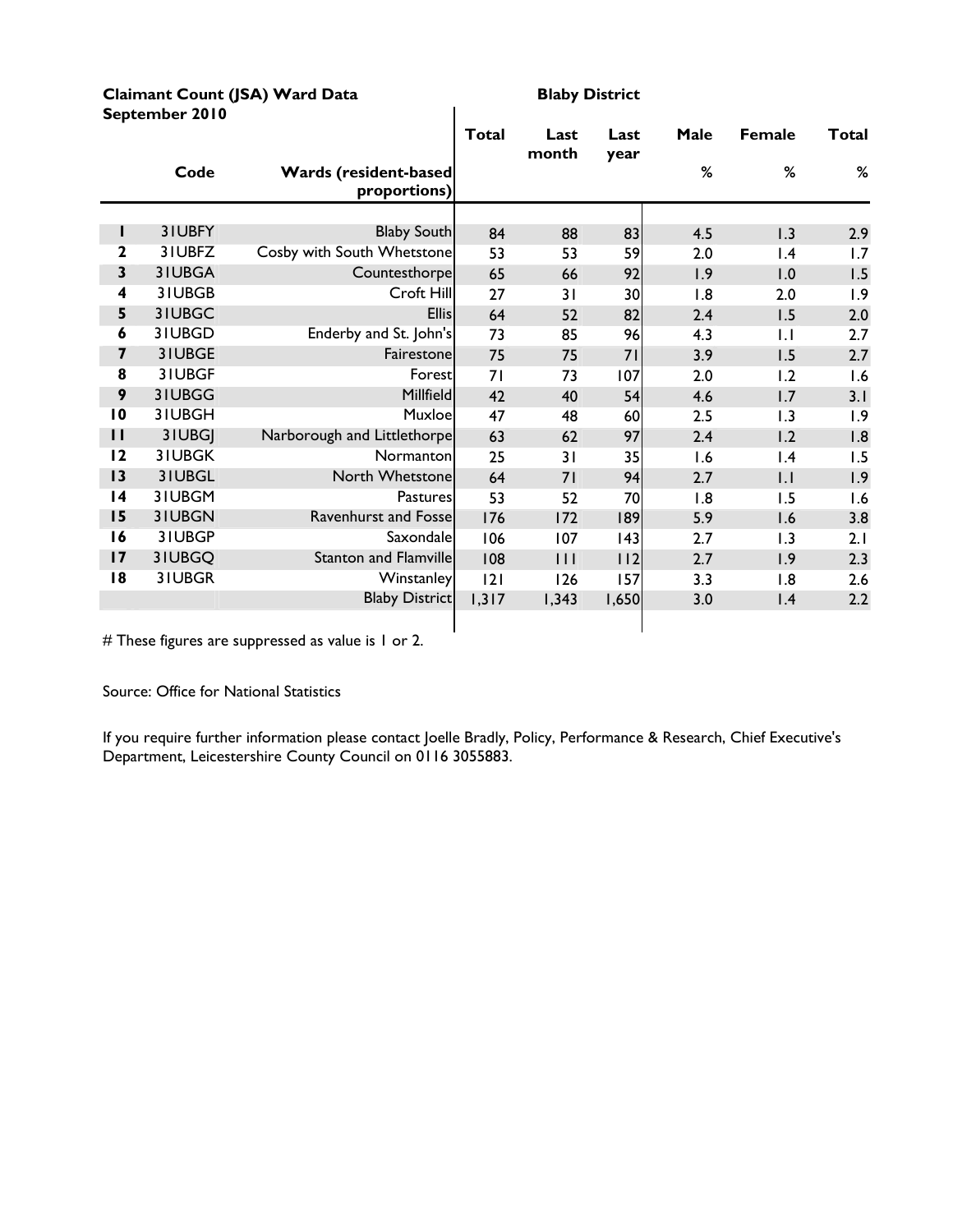| Claimant Count (JSA) Ward Data |  |
|--------------------------------|--|
| September 2010                 |  |

#### **Charnwood Borough**

|                              |                         |                                                 | <b>Total</b> | Last<br>month | Last<br>year | Male | Female | <b>Total</b> |
|------------------------------|-------------------------|-------------------------------------------------|--------------|---------------|--------------|------|--------|--------------|
|                              | Code                    | Wards (resident-based<br>proportions)           |              |               |              | $\%$ | $\%$   | $\%$         |
|                              |                         |                                                 |              |               |              |      |        |              |
| I                            | 3IUCGG                  | Anstey                                          | 90           | 89            | 128          | 3.6  | 1.0    | 2.3          |
| 2                            | 3IUCGH                  | <b>Barrow and Sileby West</b>                   | 53           | 60            | 98           | 1.5  | 1.2    | 1.3          |
| 3                            | 3IUCGJ                  | <b>Birstall Wanlip</b>                          | 80           | 76            | 82           | 3.0  | 1.9    | 2.5          |
| 4                            | <b>3IUCGK</b>           | <b>Birstall Watermead</b>                       | 96           | 93            | 126          | 3.0  | 1.6    | 2.3          |
| 5                            | 31UCGL                  | <b>East Goscote</b>                             | 28           | 27            | 45           | 2.1  | 0.8    | 1.4          |
| 6<br>$\overline{\mathbf{z}}$ | 3IUCGM<br><b>3IUCGN</b> | Forest Bradgate                                 | 34           | 32            | 45           | 2.0  | 1.1    | 1.6          |
| 8                            | 3IUCGP                  | Loughborough Ashby*<br>Loughborough Dishley and | 104          | 100           | 134          | 2.0  | 1.2    | 1.7          |
|                              |                         | Hathern*                                        | 79           | 79            | 120          | 2.6  | 1.2    | 1.9          |
| 9                            | 3IUCGQ                  | Loughborough Garendon*                          | 74           | 77            | 122          | 2.6  | 0.8    | 1.8          |
| $\overline{10}$              | 3IUCGR                  | Loughborough Hastings*                          | 245          | 248           | 252          | 7.9  | 3.4    | 5.7          |
| $\mathbf{H}$                 | 3IUCGS                  | Loughborough Lemyngton*                         | 207          | 192           | 248          | 6.2  | 2.6    | 4.5          |
| 12                           | 3IUCGT                  | Loughborough Nanpantan*                         | 35           | 31            | 37           | 0.9  | 0.8    | 0.8          |
| 13                           | 31UCGU                  | Loughborough Outwoods*                          | 34           | 36            | 76           | 1.4  | 0.6    | 1.0          |
| 14                           | 3IUCGW                  | Loughborough Shelthorpe*                        | 159          | 157           | 215          | 4.4  | 2.1    | 3.2          |
| 15                           | 31UCGX                  | Loughborough Southfields*                       | 99           | 105           | 117          | 2.4  | 1.4    | 1.9          |
| 16                           | 3IUCGY                  | Loughborough Storer*                            | 122          | 120           | 137          | 2.6  | 2.0    | 2.3          |
| 17                           | 3IUCGZ                  | Mountsorrel                                     | 105          | 104           | 166          | 3.1  | 1.3    | 2.2          |
| 8                            | 3IUCHA                  | Queniborough                                    | 20           | 22            | 31           | 1.2  | 0.9    | 1.1          |
| 9                            | 3IUCHB                  | Quorn and Mountsorrel Castle                    | 74           | 63            | 102          | 2.4  | 1.2    | 1.8          |
| 20                           | 3IUCHC                  | Rothley and Thurcaston                          | 55           | 64            | 67           | 2.2  | 0.7    | 1.4          |
| 21                           | 3IUCHD                  | Shepshed East                                   | 75           | 83            | $ $ $ $ 8    | 2.2  | 1.0    | 1.6          |
| 22                           | 3IUCHE                  | <b>Shepshed West</b>                            | 89           | 88            | 118          | 2.8  | 1.2    | 2.0          |
| 23                           | 3IUCHF                  | Sileby                                          | 132          | 139           | 166          | 3.7  | 1.7    | 2.7          |
| 24                           | 3IUCHG                  | <b>Syston East</b>                              | 81           | 76            | 112          | 2.5  | 1.7    | 2.1          |
| 25                           | 3IUCHH                  | <b>Syston West</b>                              | 93           | 98            | 120          | 2.6  | 1.8    | 2.2          |
| 26                           | 3IUCHJ                  | The Wolds                                       | 9            | 22            | 34           | 1.6  | 0.4    | 1.0          |
| 27                           | <b>3IUCHK</b>           | Thurmaston                                      | 161          | 173           | 233          | 3.7  | 1.7    | 2.7          |
| 28                           | 31UCHL                  | <b>Wreake Villages</b>                          | 17           | 15            | 25           | 1.4  | 0.4    | 0.9          |
|                              |                         | Charnwood Borough                               | 2,460        | 2,469         | 3,274        | 2.9  | 1.4    | 2.2          |
|                              |                         | *Loughborough including<br>Hathern              | 1158         | 1145          | 1458         | 3.2  | 1.7    | 2.5          |

 $\mathbf{I}$ 

# These figures are suppressed as value is 1 or 2.

Market Town geographies defined by Leicestershire County Council and figures calculated using ONS Claimant Count (JSA) figures and denominators.

Source: Office for National Statistics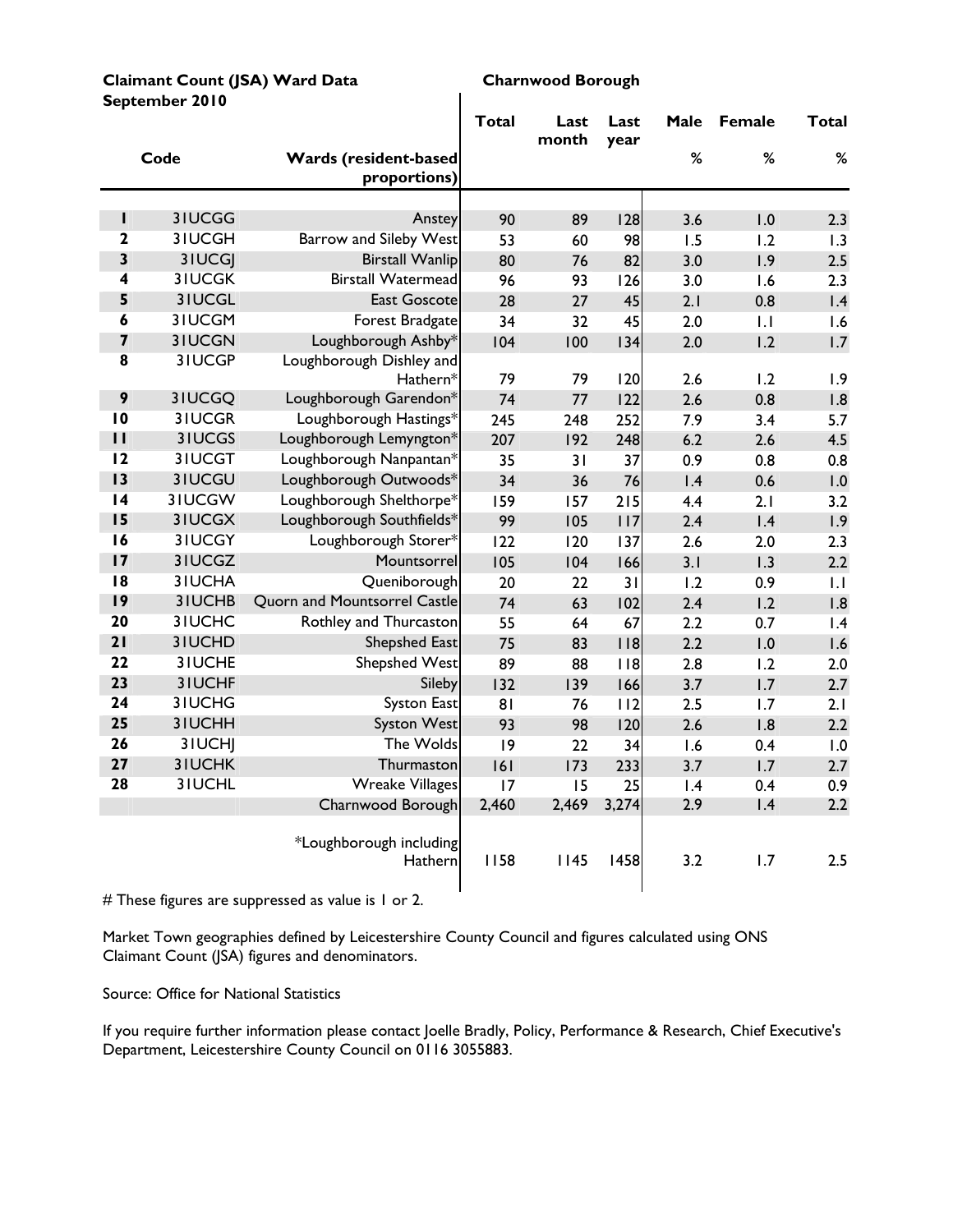**Claimant Count (JSA) Ward Data** Harborough District<br>
Sontomber 2010 **September 2010** 

|                 | Sehrenner fan |                                              | <b>Total</b> | Last<br>month   | Last<br>year | Male            | Female         | <b>Total</b> |
|-----------------|---------------|----------------------------------------------|--------------|-----------------|--------------|-----------------|----------------|--------------|
|                 | Code          | <b>Wards (resident-based</b><br>proportions) |              |                 |              | %               | %              | %            |
|                 |               |                                              |              |                 |              |                 |                |              |
| ı               | 31UDGD        | Billesdon                                    | 9            | $\overline{11}$ | 12           | 1.3             | $\#$           | 0.8          |
| $\mathbf{2}$    | 31UDGE        | <b>Bosworth</b>                              | 25           | 23              | 31           | 1.9             | 1.3            | 1.6          |
| 3               | 31UDGF        | Broughton Astley - Astley                    | 23           | 21              | 29           | 1.8             | 1.2            | 1.5          |
| 4               | 31UDGG        | Broughton Astley - Broughton                 | 26           | 28              | 32           | 1.8             | 1.0            | 1.4          |
| 5               | 3IUDGH        | Broughton Astley - Primethorpe               | 16           | 15              | 37           | 2.0             | 0.7            | 1.3          |
| 6               | 3IUDGJ        | Broughton Astley - Sutton                    | 8            | 24              | 40           | $\mathsf{I}$ .4 | 1.2            | 1.3          |
| 7               | 31UDGK        | Dunton                                       | $\mathbf{H}$ | 4               | 21           | 0.9             | 0.5            | 0.7          |
| 8               | 31UDGL        | Fleckney                                     | 51           | 52              | 92           | 2.1             | $\overline{L}$ | 1.6          |
| 9               | 31UDGM        | Glen                                         | 38           | 37              | 52           | 1.3             | 1.6            | 1.5          |
| $\overline{10}$ | 31UDGN        | Kibworth                                     | 63           | 61              | 81           | 2.5             | 0.8            | 1.6          |
| $\mathbf{I}$    | 31UDGP        | Lubenham                                     | 21           | 26              | 32           | 0.9             | 1.3            | 1.1          |
| 12              | 3IUDGQ        | Lutterworth Brookfield                       | 12           | 16              | 32           | 0.7             | 0.8            | 0.8          |
| 13              | 31UDGR        | Lutterworth Orchard                          | 25           | 20              | 27           | 2.5             | 1.2            | 1.9          |
| $\overline{14}$ | 3IUDGS        | Lutterworth Springs                          | 31           | 35              | 37           | 3.1             | 1.3            | 2.2          |
| 15              | 31UDGT        | Lutterworth Swift                            | 22           | 23              | 54           | 1.7             | 1.0            | 1.4          |
| 16              | 31UDGU        | Market Harborough - Great<br>Bowden*         | 73           | 89              | 130          | 2.5             | 0.8            | 1.6          |
| 17              | 31UDGW        | Market Harborough - Little                   |              |                 |              |                 |                |              |
|                 |               | Bowden*                                      | 45           | 39              | 59           | 1.6             | 1.4            | 1.5          |
| 18              | 31UDGX        | Market Harborough - Logan*                   | 30           | 26              | 46           | 1.5             | 0.8            | .            |
| 9               | 31UDGY        | Market Harborough - Welland*                 | 75           | 78              | 118          | 3.2             | $  \cdot  $    | 2.1          |
| 20              | 3IUDGZ        | Misterton                                    | 4            | 4               | 31           | 1.3             | 0.5            | 0.9          |
| 21              | 31UDHA        | Nevill                                       | 3            | 16              | 21           | 1.7             | $\#$           | 1.0          |
| 22              | 31UDHB        | Peatling                                     | 23           | 23              | 25           | 1.5             | 1.7            | 1.6          |
| 23              | 3IUDHC        | Thurnby and Houghton                         | 87           | 88              | 88           | 2.9             | 1.8            | 2.3          |
| 24              | 31UDHD        | Tilton                                       | $\mathbf{H}$ | $\overline{7}$  | 16           | 1.4             | $\#$           | 0.9          |
| 25              | 31UDHE        | Ullesthorpe                                  | 16           | 8               | 27           | 1.2             | 1.0            | 1.1          |
|                 |               | Harborough District                          | 778          | 804             | 1,170        | 1.9             | 1.0            | 1.5          |
|                 |               | * Market Harborough                          | 223          | 232             | 353          | 2.3             | 1.0            | 1.6          |

# These figures are suppressed as value is 1 or 2.

Market Town geographies defined by Leicestershire County Council and figures calculated using ONS Claimant Count (JSA) figures and denominators.

Source: Office for National Statistics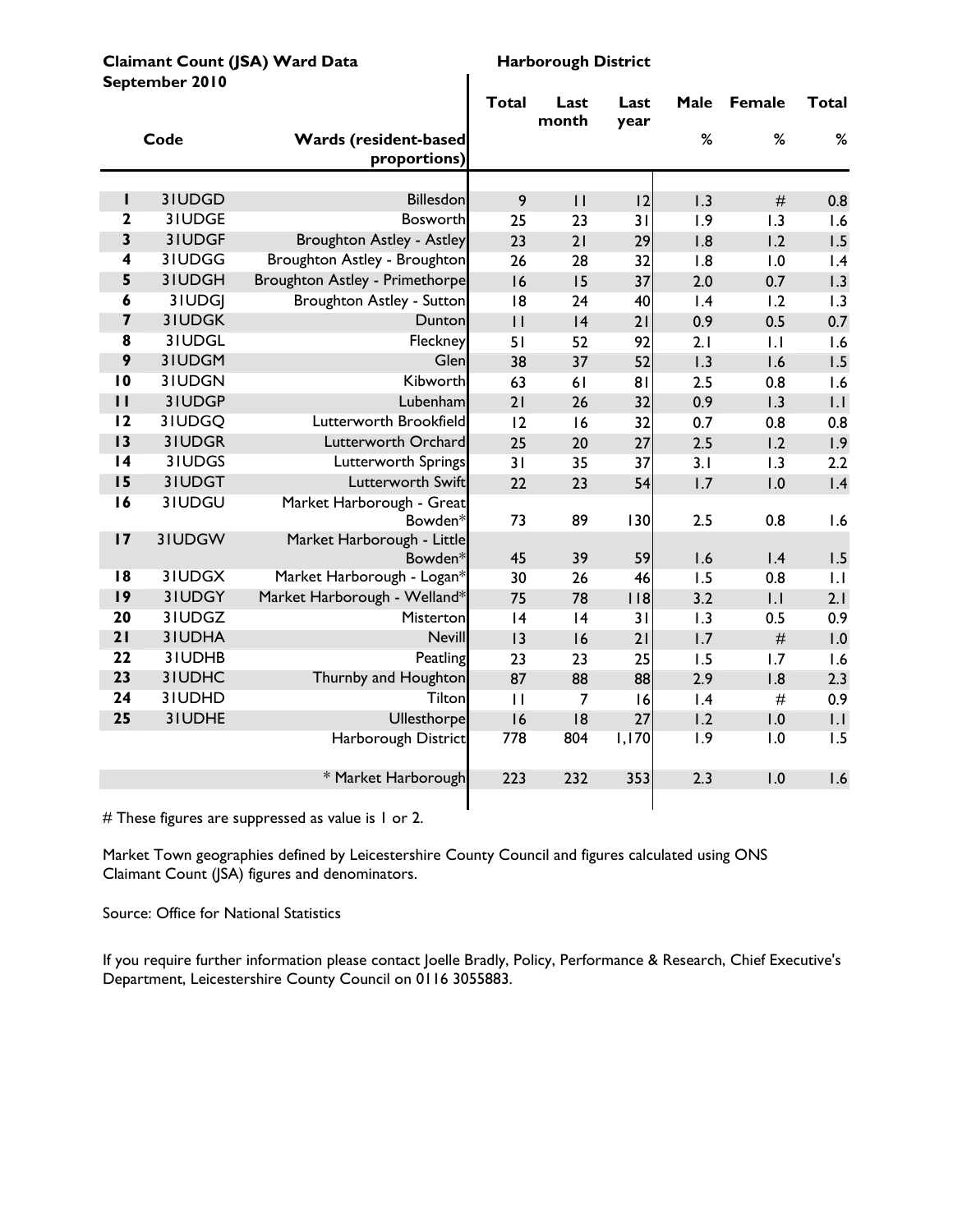#### **Claimant Count (JSA) Ward Data Hinckley & Bosworth Borough**<br>Sentember 2010 **September 2010**

|                         |          |                                          | <b>Total</b> | Last<br>month | Last        |     | Male Female Total |     |
|-------------------------|----------|------------------------------------------|--------------|---------------|-------------|-----|-------------------|-----|
|                         | Code     | Wards (resident-based proportions)       |              |               | year        | %   | %                 | %   |
|                         |          |                                          |              |               |             |     |                   |     |
| L                       | 31UEFU   | Ambien                                   | 31           | 27            | 36          | 1.9 | 0.8               | 1.3 |
| 2                       | 31UEFW   | Barlestone Nailstone & Osbaston          | 39           | 38            | 40          | 2.7 | 0.9               | 1.7 |
| $\overline{\mathbf{3}}$ | 31UEFX   | <b>Barwell</b>                           | 169          | 180           | 234         | 4.1 | 1.6               | 2.8 |
| 4                       | 31UEFY   | Burbage St. Catherines & Lash Hill*      | 98           | 105           | 105         | 3.6 | 2.0               | 2.8 |
| 5                       | 31UEFZ   | Burbage Sketchley and Stretton*          | 85           | 84            | $ $ $ $ $ $ | 1.8 | $  \cdot  $       | 1.4 |
| 6                       | 31UEGA   | Cadeby Carlton & Market Bosworth         | 30           | 34            | 34          | 2.0 | 0.8               | 1.4 |
| $\overline{\mathbf{z}}$ | 31UEGB   | Earl Shilton*                            | 250          | 260           | 329         | 5.4 | 2.9               | 4.1 |
| 8                       | 31UEGC   | Groby                                    | 72           | 74            | 82          | 2.5 | 0.8               | 1.6 |
| 9                       | 31UEGD   | Hinckley Castle*                         | 151          | 6             | 166         | 4.5 | 2.2               | 3.4 |
| $\overline{10}$         | 3 I UEGE | Hinckley Clarendon*                      | 128          | 133           | 177         | 2.7 | 1.6               | 2.1 |
| $\mathbf{H}$            | 31UEGF   | Hinckley De Montfort*                    | 145          | 150           | 206         | 3.2 | 1.5               | 2.4 |
| 12                      | 31UEGG   | Hinckley Trinity*                        | 159          | 167           | 192         | 5.5 | 2.0               | 3.7 |
| $\overline{13}$         | 31UEGH   | Markfield Stanton and Fieldhead          | 55           | 60            | 86          | 2.1 | $  \cdot  $       | 1.6 |
| $\overline{14}$         | 3 I UEGJ | Newbold Verdon with Desford &            |              |               |             |     |                   |     |
|                         |          | Peckleton                                | 81           | 78            | $ $   4     | 1.9 | 1.1               | 1.5 |
| 15                      | 31UEGK   | Ratby Bagworth and Thornton              | 89           | 90            | $ $   4     | 2.5 | 1.7               | 2.1 |
| 16                      | 31UEGL   | Twycross & Witherley with Sheepy         | 18           | 28            | 36          | 1.7 | #                 | 0.9 |
|                         |          | Hinckley & Bosworth District             | 1,600        | 1,669         | 2,064       | 3.2 | 1.5               | 2.4 |
|                         |          | * Hinckley (inc. Burbage & Earl Shilton) | 1016         | 1060          | 1288        | 3.7 | 1.9               | 2.8 |

# These figures are suppressed as value is 1 or 2.

Market Town geographies defined by Leicestershire County Council and figures calculated using ONS Claimant Count (JSA) figures and denominators.

#### Source: Office for National Statistics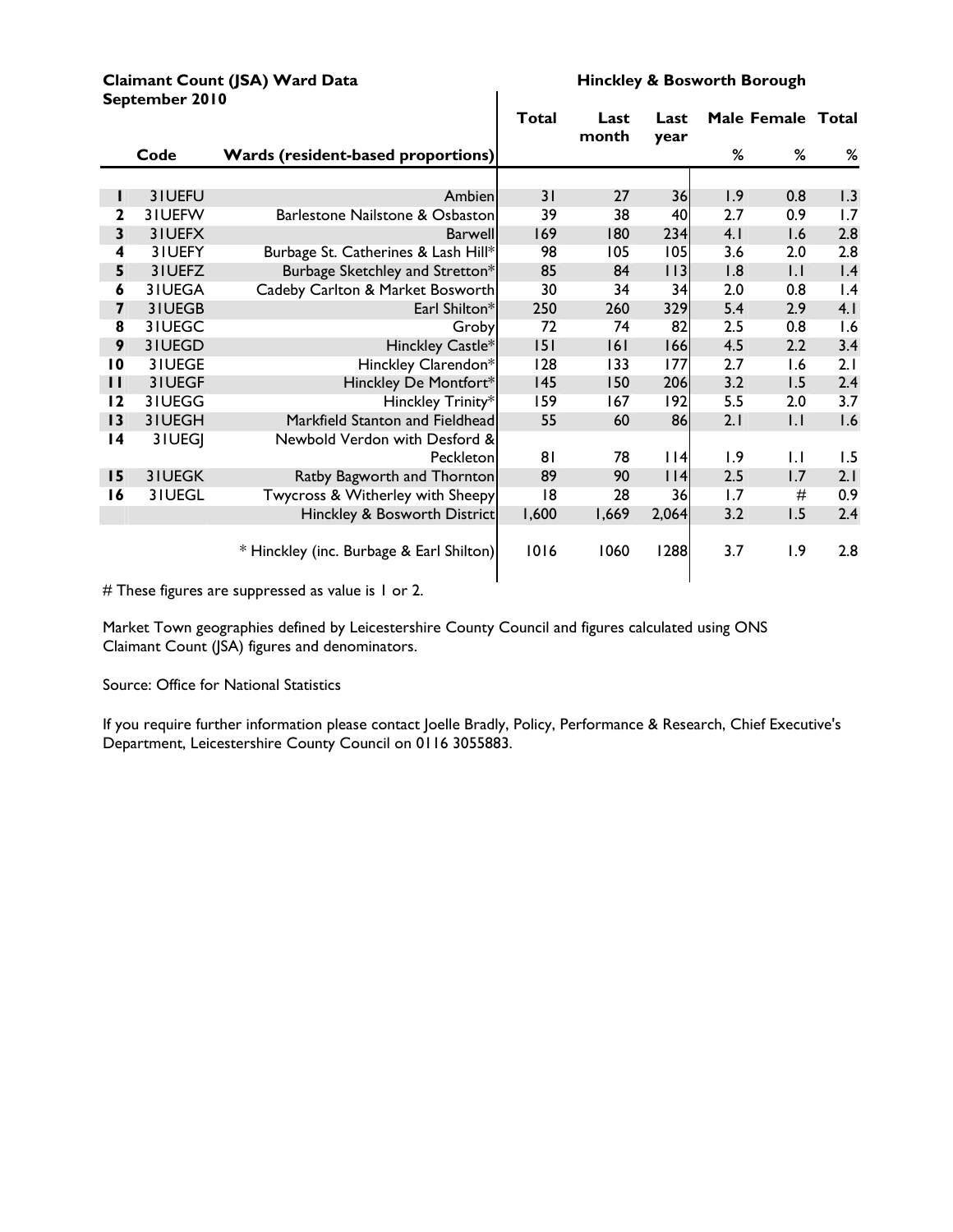| Claimant Count (JSA) Ward Data |  |
|--------------------------------|--|
| September 2010                 |  |

**Leicester City** 

|                         |               |                                              | Total  | Last<br>month | Last<br>year | Male | <b>Female</b> | Total |
|-------------------------|---------------|----------------------------------------------|--------|---------------|--------------|------|---------------|-------|
|                         | Code          | <b>Wards (resident-based</b><br>proportions) |        |               |              | %    | %             | %     |
|                         |               |                                              |        |               |              |      |               |       |
| L                       | 00FNNF        | Abbey                                        | 636    | 646           | 683          | 10.9 | 4.2           | 7.5   |
| $\overline{2}$          | 00FNNG        | Aylestone                                    | 304    | 322           | 370          | 6.5  | 2.3           | 4.4   |
| $\overline{\mathbf{3}}$ | 00FNNH        | <b>Beaumont Leys</b>                         | 768    | 757           | 873          | 10.2 | 4.0           | 7.0   |
| $\overline{\mathbf{4}}$ | 00FNNJ        | <b>Belgrave</b>                              | 416    | 419           | 473          | 6.8  | 4.7           | 5.7   |
| 5                       | 00FNNK        | Braunstone Park & Rowley Fields              | 728    | 728           | 831          | 9.7  | 4.1           | 6.8   |
| 6                       | <b>00FNNL</b> | Castle                                       | 825    | 820           | 835          | 8.2  | 2.7           | 5.5   |
| $\overline{\mathbf{z}}$ | 00FNNM        | Charnwood                                    | 612    | 609           | 616          | 11.4 | 4.7           | 8.0   |
| $\overline{\mathbf{8}}$ | 00FNNN        | Coleman                                      | 539    | 576           | 636          | 8.6  | 4.1           | 6.3   |
| 9                       | 00FNNP        | Evington                                     | 247    | 250           | 321          | 5.1  | 3.1           | 4.0   |
| $\overline{10}$         | 00FNNO        | <b>Eyres Monsell</b>                         | 446    | 447           | 484          | 9.2  | 4.3           | 6.7   |
| $\mathbf{I}$            | 00FNNR        | Fosse                                        | 422    | 420           | 480          | 7.0  | 3.2           | 5.2   |
| 12                      | 00FNNS        | Freemen                                      | 466    | 478           | 582          | 9.6  | 3.7           | 6.5   |
| 13                      | 00FNNT        | Humberstone and Hamilton                     | 459    | 464           | 525          | 6.0  | 3.9           | 5.0   |
| $\overline{14}$         | 00FNNU        | Knighton                                     | 311    | 310           | 327          | 4.3  | 2.1           | 3.2   |
| 15                      | 00FNNW        | Latimer                                      | 388    | 385           | 449          | 5.2  | 4.4           | 4.8   |
| 16                      | 00FNNX        | New Parks                                    | 758    | 782           | 842          | 10.8 | 4.7           | 7.6   |
| 17                      | 00FNNY        | <b>Rushey Mead</b>                           | 427    | 446           | 502          | 5.0  | 3.1           | 4.1   |
| 8                       | 00FNNZ        | <b>Spinney Hills</b>                         | 1088   | 1049          | 1233         | 11.5 | 4.3           | 7.9   |
| 19                      | 00FNPA        | Stoneygate                                   | 708    | 735           | 856          | 8.2  | 3.1           | 5.7   |
| 20                      | 00FNPB        | Thurncourt                                   | 288    | 307           | 361          | 6.9  | 3.2           | 5.0   |
| 21                      | 00FNPC        | Westcotes                                    | 458    | 448           | 482          | 8.6  | 4.0           | 6.4   |
| 22                      | 00FNPD        | <b>Western Park</b>                          | 298    | 293           | 347          | 6.6  | 2.6           | 4.6   |
|                         |               | Leicester                                    | 11,592 | 11,691        | 13,108       | 7.8  | 3.5           | 5.6   |
|                         |               |                                              |        |               |              |      |               |       |

 $\mathbf{I}$ 

# These figures are suppressed as value is 1 or 2.

Source: Office for National Statistics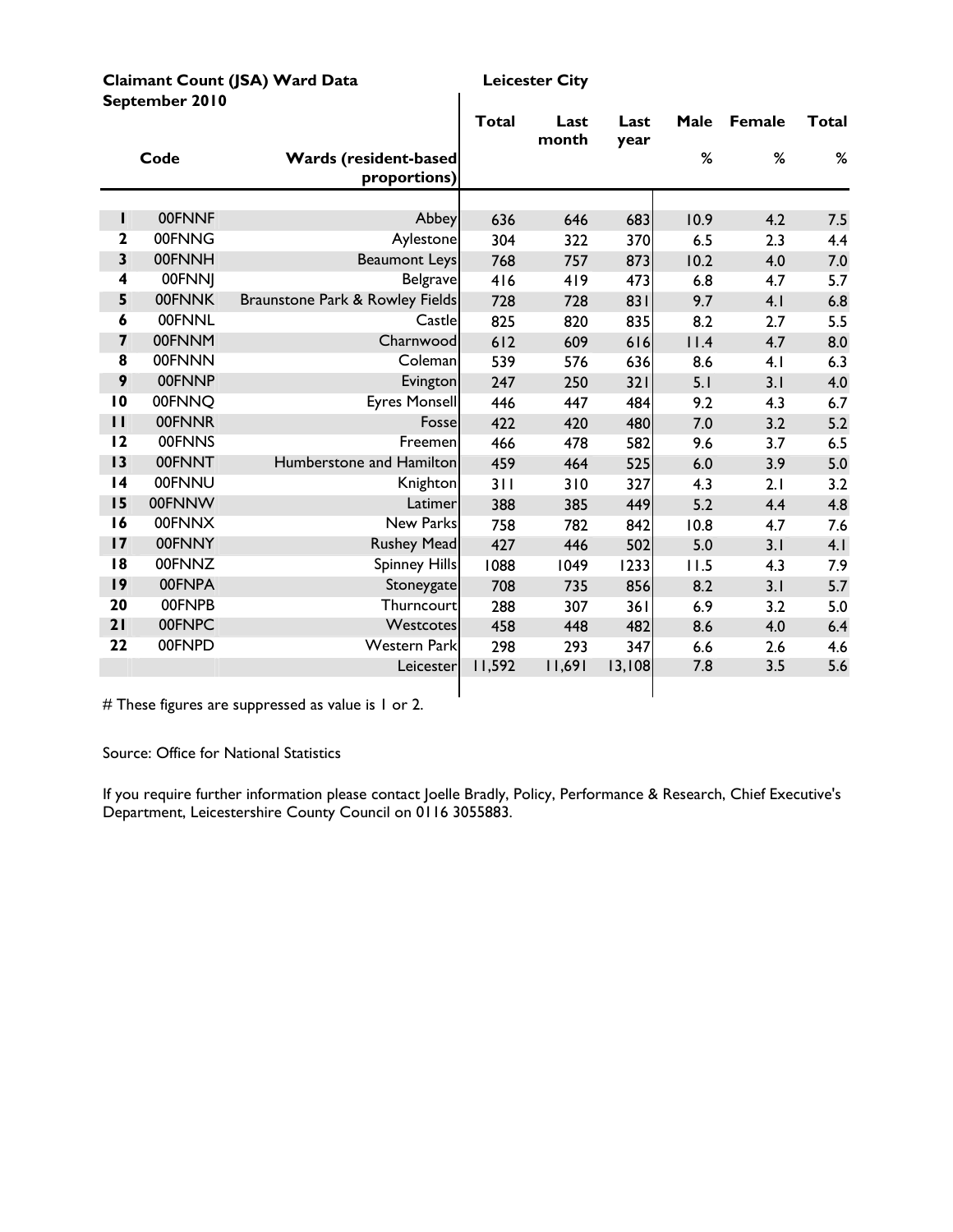| Claimant Count (JSA) Ward Data |
|--------------------------------|
| September 2010                 |

**Melton Borough** 

|                         |               |                                       | Total | Last<br>month   | Last<br>year     | Male            | <b>Female</b>   | <b>Total</b>    |
|-------------------------|---------------|---------------------------------------|-------|-----------------|------------------|-----------------|-----------------|-----------------|
|                         | Code          | Wards (resident-based<br>proportions) |       |                 |                  | %               | %               | %               |
|                         |               |                                       |       |                 |                  |                 |                 |                 |
| L                       | 3IUGFT        | Asfordby                              | 44    | 45              | 60               | 2.1             | 2.1             | 2.1             |
| $\mathbf{2}$            | 31UGFU        | Bottesford                            | 30    | 33              | 38               | 2.1             | 0.7             | $\mathsf{I}$ .4 |
| $\mathbf{3}$            | 31UGFW        | Croxton Kerrial                       | 4     | 15              | 24               | 1.3             | 1.0             | 1.2             |
| 4                       | 3IUGFX        | Frisby-on-the-Wreake                  | 9     | 16              | 8                | 0.7             | 0.9             | 0.8             |
| 5                       | 3IUGFY        | Gaddesby                              | 12    | $\mathbf{H}$    | 10               | 1.3             | 1.0             | 1.2             |
| 6                       | 3IUGFZ        | Long Clawson and Stathern             | 30    | 32              | 31               | 1.0             | 1.2             | $\mathsf{L}$    |
| $\overline{\mathbf{z}}$ | 3IUGGA        | Melton Craven*                        | 57    | 62              | 72               | 3.0             | 1.9             | 2.5             |
| 8                       | 31UGGB        | Melton Dorian*                        | 62    | 75              | 93               | 2.2             | $\mathsf{I}$ .4 | 1.8             |
| 9                       | 3IUGGC        | Melton Egerton*                       | 81    | 82              | $\overline{111}$ | 4.6             | 2.3             | 3.4             |
| $\overline{10}$         | 31UGGD        | Melton Newport*                       | 52    | 54              | 78               | 2.7             | 0.8             | 1.8             |
| $\mathbf{H}$            | 31UGGE        | Melton Sysonby*                       | 64    | 74              | 92               | 2.6             | .               | 1.8             |
| 12                      | 31UGGF        | Melton Warwick*                       | 63    | 63              | 84               | 3.9             | 1.8             | 2.8             |
| 13                      | 31UGGG        | Old Dalby                             | 15    | 20              | 28               | 1.4             | 0.9             | 1.2             |
| $\overline{14}$         | 31UGGH        | Somerby                               | 13    | $\overline{12}$ | 16               | $\mathsf{I}$ .4 | 0.9             | $  \cdot  $     |
| 15                      | 31UGGJ        | Waltham-on-the-Wolds                  | 9     | $\overline{7}$  | 10               | 1.0             | 0.8             | 0.9             |
| 16                      | <b>3IUGGK</b> | Wymondham                             | 18    | 18              | 23               | 2.4             | 1.0             | 1.7             |
|                         |               | Melton Borough                        | 573   | 619             | 778              | 2.4             | 1.3             | 1.9             |
|                         |               | * Melton Mowbray                      | 379   | 410             | 530              | 3.1             | 1.5             | 2.3             |

 $\overline{\phantom{a}}$ 

# These figures are suppressed as value is 1 or 2.

Market Town geographies defined by Leicestershire County Council and figures calculated using ONS Claimant Count (JSA) figures and denominators.

Source: Office for National Statistics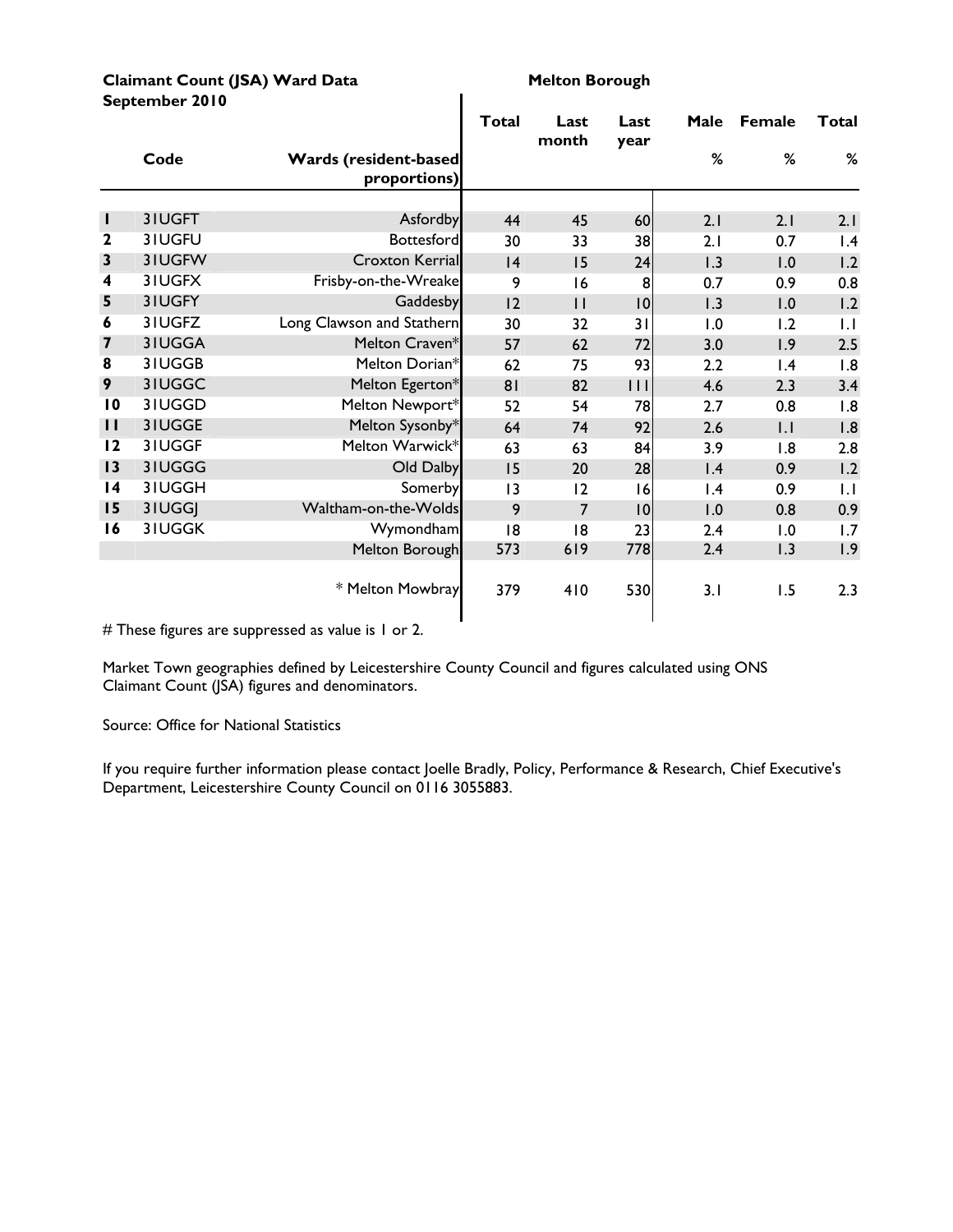|                 | September 2010 |                                               |        |               |              |                    |                  |       |
|-----------------|----------------|-----------------------------------------------|--------|---------------|--------------|--------------------|------------------|-------|
|                 |                |                                               | Total  | Last<br>month | Last<br>year | <b>Male Female</b> |                  | Total |
|                 | Code           | <b>Wards (resident-based)</b><br>proportions) |        |               |              | %                  | %                | %     |
|                 |                |                                               |        |               |              |                    |                  |       |
| н               | 3IUHFZ         | Appleby                                       | 20     | 17            | 28           | 1.9                | 1.0              | 1.5   |
| $\mathbf{2}$    | 3IUHGA         | Ashby Castle*                                 | 3      | 17            | 17           | 1.0                | 0.0              | 0.8   |
| 3               | 3IUHGB         | Ashby Holywell*                               | 69     | 68            | 90           | 3.4                | $  \cdot  $      | 2.2   |
| 4               | 3IUHGC         | Ashby Ivanhoe*                                | 59     | 57            | 78           | 2.9                | $\overline{1.3}$ | 2.1   |
| 5               | 3IUHGD         | Bardon**                                      | 35     | 30            | 45           | 1.6                | 1.7              | 1.6   |
| 6               | 31UHGE         | <b>Breedon</b>                                | 21     | 25            | 27           | 1.6                | 1.2              | 1.4   |
| 7               | 3IUHGF         | <b>Castle Donington</b>                       | $ $  4 | 103           | 140          | 3.6                | 1.4              | 2.5   |
| 8               | 3IUHGG         | Coalville**                                   | 125    | 142           | 142          | 5.2                | 2.4              | 3.8   |
| 9               | 3IUHGH         | Greenhill**                                   | 206    | 195           | 197          | 6.0                | 3.5              | 4.8   |
| $\overline{10}$ | 3IUHGI         | Hugglescote**                                 | 61     | 61            | 86           | 2.4                | 1.5              | 2.0   |
| $\mathbf{H}$    | 3IUHGK         | <b>Ibstock and Heather</b>                    | 109    | $ $   4       | 140          | 3.3                | 1.5              | 2.4   |
| 12              | 31UHGL         | Kegworth and Whatton                          | 43     | 47            | 64           | 1.8                | $\overline{1}$ . | 1.4   |
| 13              | 31UHGM         | Measham                                       | 104    | 104           | 109          | 4.4                | 1.8              | 3.1   |
| $\overline{14}$ | 3IUHGN         | Moira                                         | 65     | 69            | 80           | 2.7                | 1.6              | 2.1   |
| 15              | 3IUHGP         | Oakthorpe and Donisthorpe                     | 40     | 37            | 54           | 3.3                | $\mathsf{I}$ .4  | 2.3   |
| 16              | 31UHGQ         | Ravenstone and Packington                     | 27     | 26            | 41           | 2.9                | 0.0              | 1.7   |
| 17              | 31UHGR         | Snibston**                                    | 88     | 97            | 98           | 3.4                | 1.8              | 2.6   |
| 18              | 3IUHGS         | Thringstone**                                 | 72     | 70            | 73           | 3.2                | 1.8              | 2.5   |
| 9               | 3IUHGT         | Valley                                        | 61     | 62            | 84           | 3.0                | 1.3              | 2.1   |
| 20              | 3IUHGU         | Whitwick**                                    | 86     | 91            | 103          | 2.4                | 1.6              | 2.0   |
|                 |                | <b>NW Leicestershire District</b>             | 1,418  | I,432         | 1,696        | 3.3                | 1.6              | 2.4   |
|                 |                | * Ashby de la Zouch                           | 4      | 142           | 185          | 2.1                | 0.8              | 1.4   |
|                 |                | ** Coalville                                  | 673    | 686           | 744          | 3.2                | 1.9              | 2.6   |
|                 |                |                                               |        |               |              |                    |                  |       |

Claimant Count (JSA) Ward Data **North West Leicestershire District** 

# These figures are suppressed as value is 1 or 2.

Market Town geographies defined by Leicestershire County Council and figures calculated using ONS Claimant Count (JSA) figures and denominators.

Source: Office for National Statistics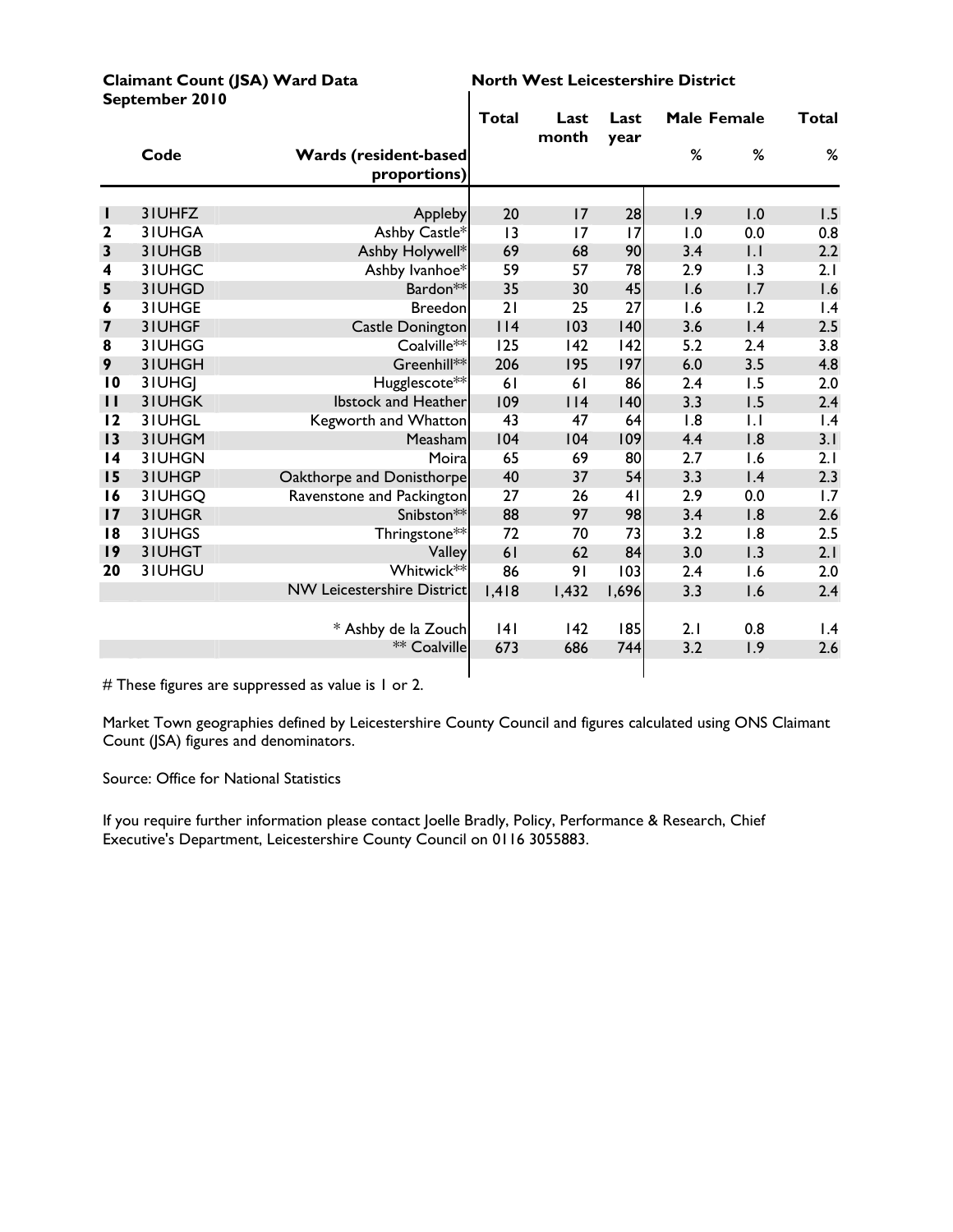#### Claimant Count (JSA) Ward Data **CLA CLAIM** Oadby & Wigston Borough **September 2010**

|                 |        |                                               | <b>Total</b> | Last<br>month | Last                |         | <b>Male Female</b> | Total        |
|-----------------|--------|-----------------------------------------------|--------------|---------------|---------------------|---------|--------------------|--------------|
|                 | Code   | <b>Wards (resident-based)</b><br>proportions) |              |               | year                | ℅       | %                  | %            |
|                 |        |                                               |              |               |                     |         |                    |              |
|                 | 3IUJFL | Oadby Brocks Hill*                            | 58           | 59            | 76                  | 2.7     | 2.3                | 2.5          |
| 2               | 3IUJFM | Oadby Grange*                                 | 52           | 46            | 66                  | 1.2     | 0.9                | $\mathsf{L}$ |
| 3               | 3IUJFN | Oadby St. Peter's*                            | 95           | 98            | 100                 | 5.9     | 2.6                | 4.2          |
| 4               | 3IUJFP | Oadby Uplands*                                | 62           | 67            | 82                  | 2.8     | 1.9                | 2.3          |
| 5               | 3IUJFQ | Oadby Woodlands*                              | 60           | 66            | 79                  | 2.5     | 1.4                | 1.9          |
| 6               | 3IUJFR | South Wigston                                 | 197          | 214           | 259                 | 6.5     | 1.8                | 4.1          |
| 7               | 31UJFS | Wigston All Saints**                          | 86           | 80            | 99                  | 3.2     | 1.3                | 2.2          |
| 8               | 3IUJFT | Wigston Fields**                              | 126          | 128           | 169                 | 4.4     | 1.9                | 3.2          |
| 9               | 3IUJFU | Wigston Meadowcourt**                         | 92           | 97            | $\vert \vert \vert$ | 3.0     | 1.3                | 2.1          |
| $\overline{10}$ | 3IUJFW | Wigston St. Wolstan's**                       | 75           | 83            | 104                 | 2.7     | 1.2                | 1.9          |
|                 |        | Oadby & Wigston Borough                       | 903          | 938           | 1,145               | 3.2     | 1.6                | 2.4          |
|                 |        |                                               |              |               |                     |         |                    |              |
|                 |        | * Oadby                                       | 327          | 336           | 403                 | $2.5\,$ | 1.7                | 2.1          |
|                 |        | ** Wigston                                    | 379          | 388           | 483                 | 3.9     | 1.7                | 2.8          |
|                 |        |                                               |              |               |                     |         |                    |              |

 $\mathbf{I}$ 

# These figures are suppressed as value is 1 or 2.

Market Town geographies defined by Leicestershire County Council and figures calculated using ONS Claimant Count (JSA) figures and denominators.

Source: Office for National Statistics